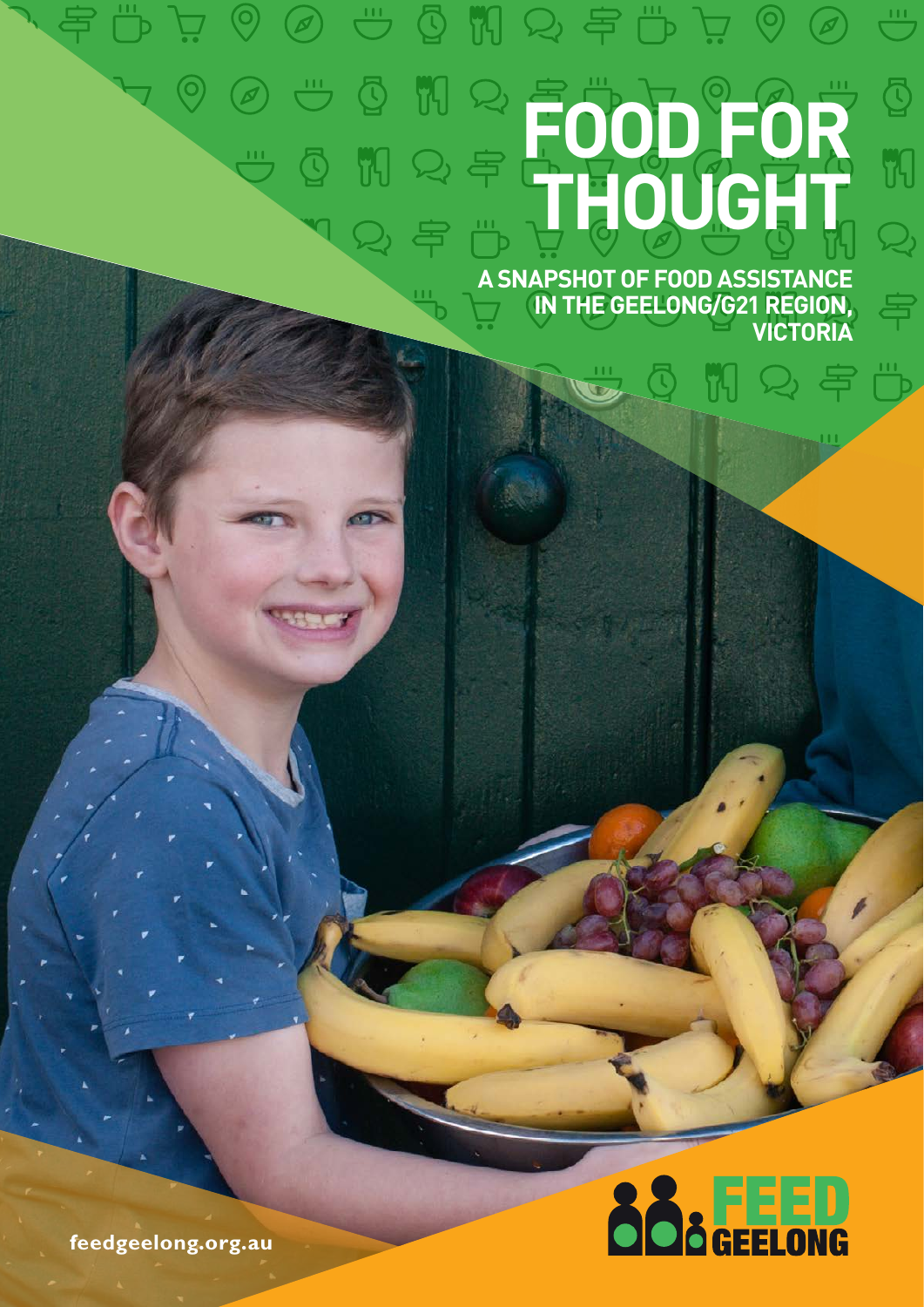# **WE'D LIKE TO THANK YOU**

**The Give Where You Live Foundation would like to thank the following organisations for their participation and support of this project.**

#### • 2 & 5 Inc

- Angelsea and Aireys Inlet Foodlink (FOODLINK)
- Barwon Child, Youth & Family
- Christ Church Community Meals Program
- City of Greater Geelong The fOrt Youth Centre
- **Diversitat**
- Drummond Street Services
- Drysdale Family Support
- Eat Up Australia
- Forrest and District Neighbourhood House
- Foundation 61
- Geelong Food Relief Centre
- Lara Food Relief
- Lorne Community House
- Magic Moments Geelong Basket Brigade
- Manifold Heights Baptist Church
- Norlane Community Initiatives (formerly Urban Seed Norlane)
- Ocean Grove Neighbourhood Centre
- OneCare Geelong
- Portarlington Food Assistance Program
- Sexual Assault and Family Violence Centre (formerly Barwon CASA/Minerva Community Services)
- Spring Creek Community House
- St Leonards Primary School
- St Mary's Parish Pantry
- The Outpost
- Torquay Food Aid
- Uniting (Victoria & Tasmania) Limited
- Winchelsea Community House

#### **Food For Thought:** A Snapshot of Food Assistance in the Geelong/G21 Region, Victoria, October 2018

© Give Where You Live Foundation 2018. All rights reserved.

Authors: Give Where You Live Foundation (Cynthia Scherer) and Deakin University Freelance Hub (Aaron Keeling, Cameron Peel, Lisa Scicluna, Sri Harsha Dandala, Ted Cooper)

The Food For Thought research project is an activity of Feed Geelong, which is an initiative of the Give Where You Live Foundation. Additional information may be obtained by contacting:

**Give Where You Live Foundation** 18 Myers Street Geelong VIC 3220 T: 03 5229 4364 E: feedgeelong@givewhereyoulive.com.au

W: givewhereyoulive.com.au

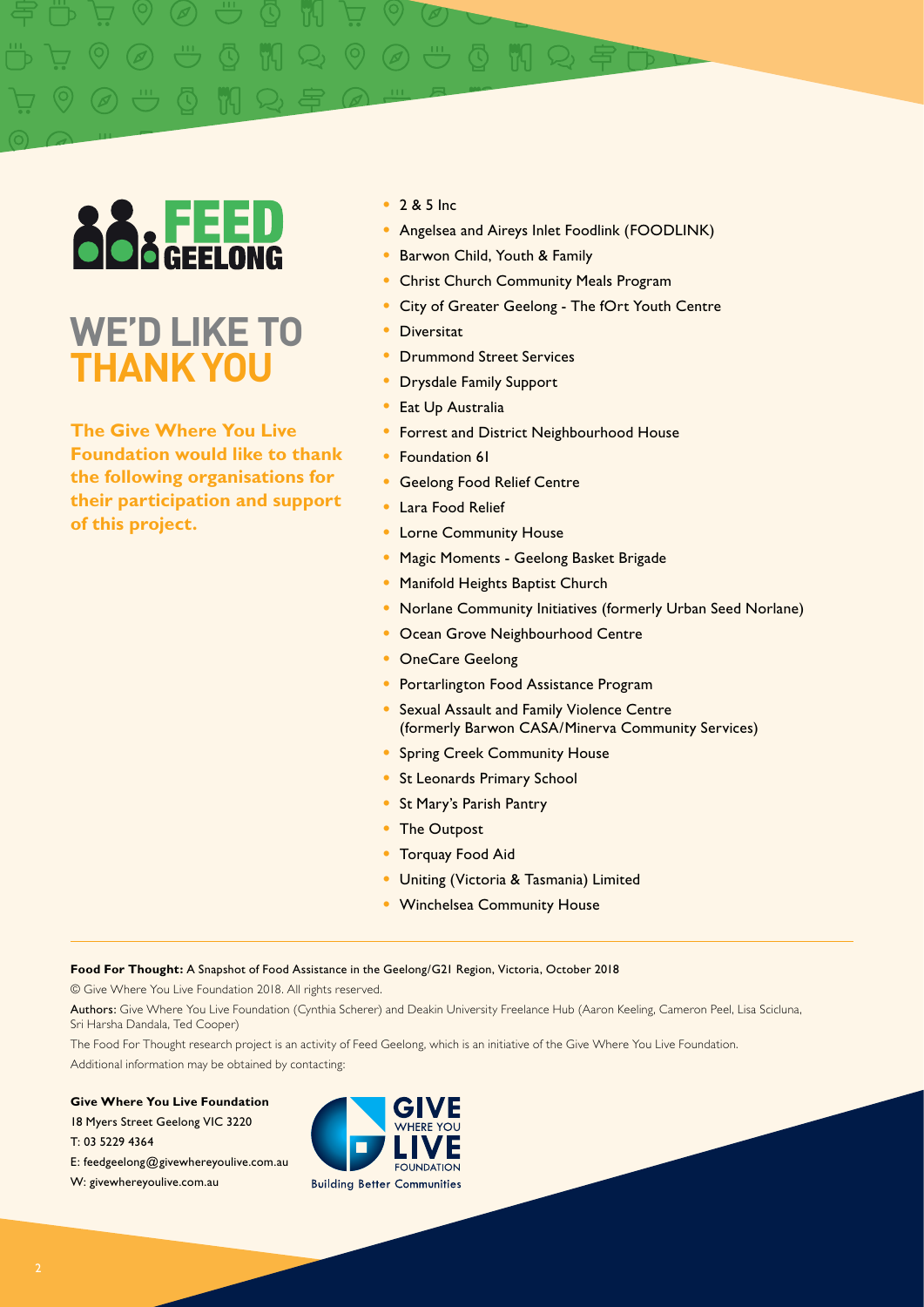

### **FOOD FOR THOUGHT INTRODUCTION**

**Across the Geelong/G21 region there is a long and established history of providing food and other forms of emergency relief to those experiencing food insecurity.**

In 2014 through *Food for Thought: A Needs Assessment of Food Assistance in the Geelong Region, Victoria* this diverse and informal network of charitable, welfare, religious and community-based organisations and the programs and projects that they operate was illuminated for the first time. The report provided an understanding of the food assistance system: who delivers assistance, who uses the system and some of the challenges and gaps in the system. It also provided recommendations based on these learnings.

Over the last 4 years the information gathered from this initial Report has been key to understanding food insecurity and the food assistance system in the region and has provided both data and a roadmap for organisations seeking to increase the efficiency and effectiveness of this system.

The Give Where You Live Foundation has been actively engaged in the issue of food insecurity and supporting the food assistance system since it established the Direct Assistance Voucher Program (DAVP) in the early 1990's. A 'no cost' emergency relief program for socially and financially disadvantaged people experiencing immediate financial crisis in the Geelong/G21 region, the program provides food, pharmacy and material aid vouchers to those in need. To complement this program, in 2011 the Foundation established Feed Geelong. Feed Geelong encompasses an awareness raising and fundraising campaign, supports organisations responding to the issue of food insecurity with grants, provides online and hard copy resources to connect those who need help with those who can help as it relates to food assistance and supports the Geelong Food Assistance Network (GFAN).

As part of its overall support for the food assistance system, the Give Where You Live Foundation has also committed to conducting the *Food for Thought* report to provide an evidence base to inform future planning and guide decision making.

As a result, the current project was commissioned in mid-2017 by the Give Where You Live Foundation as a partnership project with Deakin University Freelance Hub and the participating agencies of the Geelong Food Assistance Network (GFAN). The GFAN is comprised of over 50 agencies which provide informal co-ordination of a regional approach to the food relief service system to best meet the needs of residents experiencing food insecurity due to financial disadvantage.

This report highlights the results from the survey conducted in late 2017 and seeks to describe the current food assistance activity across the region and to identify the key components of supply and demand for food assistance agencies. The report also identifies client profiles and usage patterns to better understand the current demand and where possible identify any duplication or unmet needs thereby signposting possible future direction. Finally, the report seeks to put the experience of the food assistance system into context with the issues and trends impacting our region, state and country.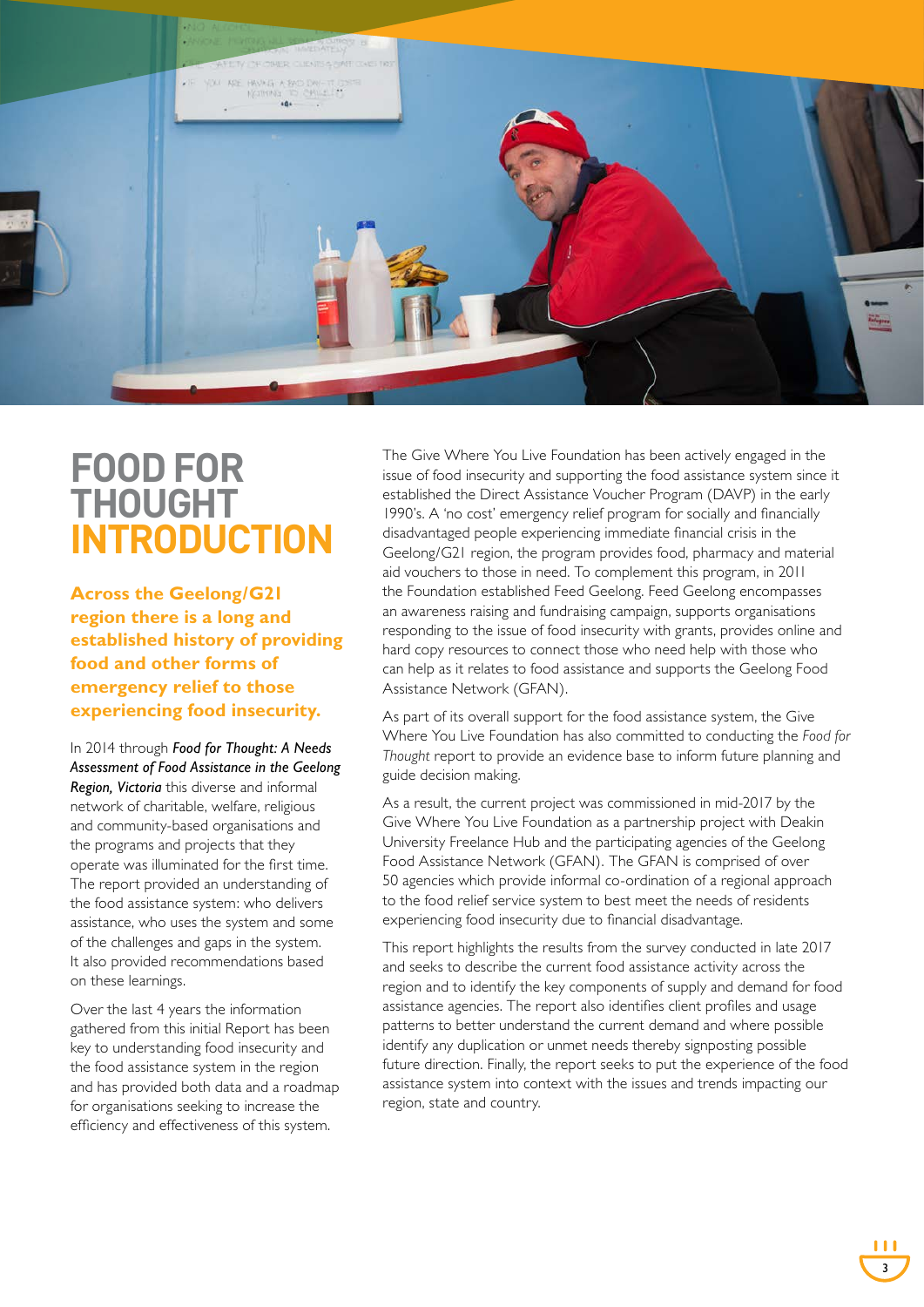

# **REPORT BACKGROUND**

### **At the most basic level, food is a necessity and a basic human right.**

The Universal Declaration of Human Rights – Article 25 states that everyone has the right to a standard of living adequate for the health and wellbeing of themselves and of their family, including food.

Food security refers to the ability of individuals, households and communities to access an appropriate and nutritious food supply on a regular and reliable basis using socially acceptable means (i.e. without resorting to emergency food supplies, scavenging, stealing and other coping strategies).<sup>1</sup>

In Australia, food security is considered to be an important social determinant of health and a significant public health issue at national and state levels<sup>2</sup>

Food security has been shown to affect academic achievement in children, both in school readiness, and in learning over the school year.<sup>3</sup> It is also associated with general poor health and may worsen other health inequalities that are apparent in disadvantaged groups such as a higher mortality rate, and higher rates of coronary heart disease, type-2 diabetes and some types of cancers.<sup>4</sup>

Food insecurity and the demand for emergency relief are well recognised as symptoms of underlying poverty and socioeconomic disadvantage. Low income is identified as one of the highest indicators of food insecurity and a difficult economic climate is also acknowledged as having a significant influence on food security.<sup>5</sup>

While many in the Geelong/G21 region are prospering, not all members of our community have benefited or are benefiting from this prosperity. Pockets of disadvantage persist. The Geelong/G21 region is home to some of the most disadvantaged communities in the state and the country. Colac East, Corio, Norlane and Whittington are SEIFA decile 1 and are ranked as the 2nd, 26th, 3rd and 18th most disadvantaged communities respectively in the state.<sup>6</sup>

Food insecurity is an issue that highlights this tale of two cities in our region. In response to concerns of increasing regional food insecurity and demand for food assistance at the local agency level, the Give Where You Live Foundation and the City of Greater Geelong (COGG) formed a partnership and conducted a forum (mid 2013) bringing together the then over 40 agencies working across all aspects of the emergency food relief sector. From this meeting the Geelong Food Assistance Network (GFAN) was established. The purpose of the GFAN was to provide coordination of a regional approach to meet the needs of those experiencing food insecurity in the Geelong/G21 region.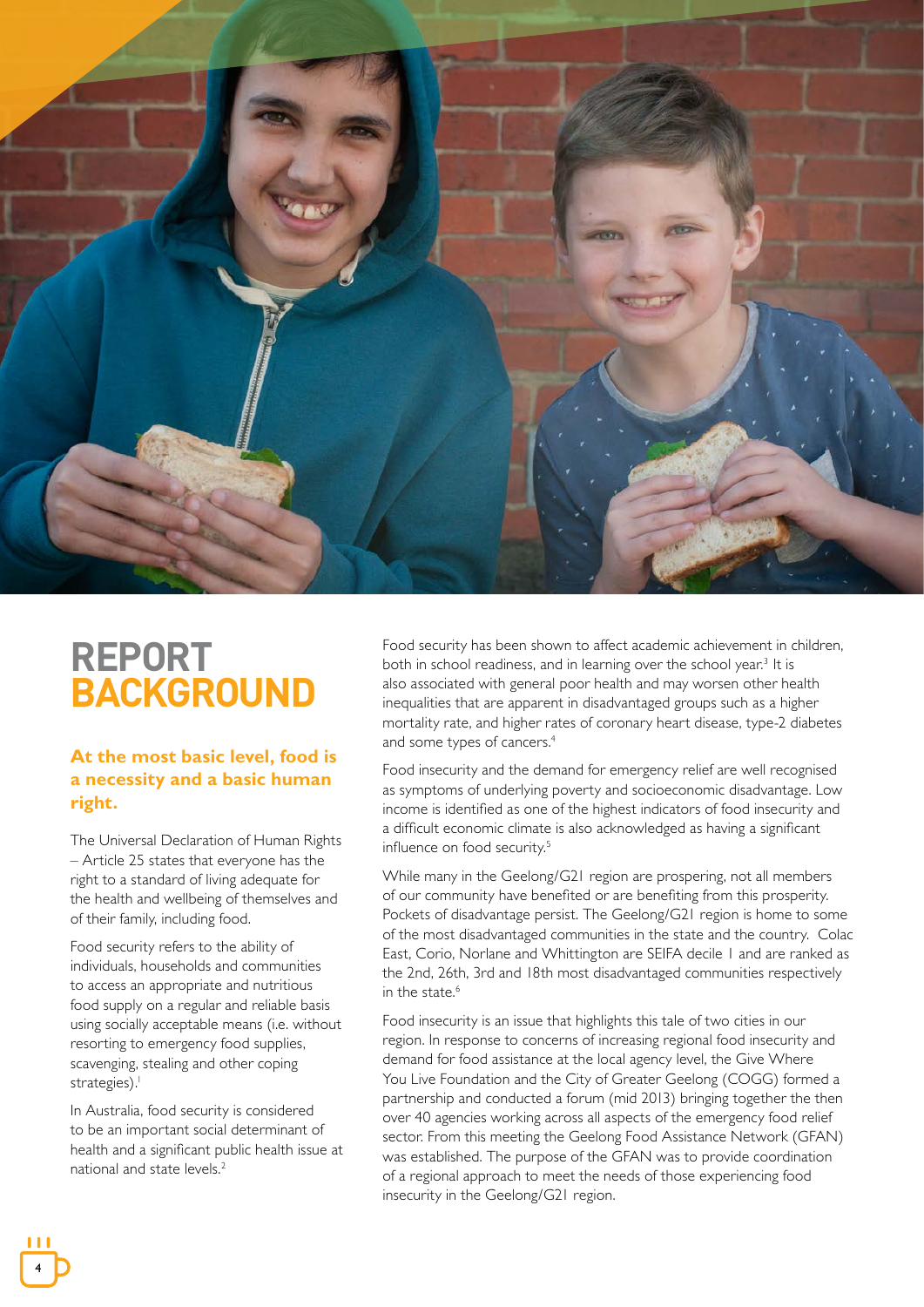The GFAN membership and other agencies provide a vital service for many people within the Geelong/G21 region, which includes the local governments of City of Greater Geelong, Surf Coast Shire, Golden Plains Shire, Borough of Queenscliffe and Colac Otway Shire. Across the region there is a long and established network and history of providing food and other forms of emergency relief to those in need. Until the formation of GFAN there was little empirical data or understanding of the food relief situation, rather anecdotal evidence was often relied on.

To gather information on the reach and impact of these agencies and programs as well as highlighting areas of improvement the "Food for Thought" report was conducted in 2013-2014. The Give Where You Live Foundation in conjunction with COGG undertook an extensive survey over a 6-month period where a large wealth of information was gathered. This led to an extensive data analysis process ending in a report that provided recommendations to improve the efficiency and effectiveness of the system going forward.

The *2014 Food for Thought Report* (2014 Report) confirmed the anecdotal reports that there was increasing food insecurity within the Geelong/G21 region and an increase in the demand for emergency food relief. It also highlighted issues across organisations, providing recommendations related to improving the efficiency and effectiveness of the system. One of the recommendations was related to developing an ongoing data collection process to strengthen the evidence base. This would allow the Give Where You Live Foundation and the GFAN to ensure that they had accurate up-to-date data and useful information to support and inform the system.

The extensive nature of the *2014 Report* made replication of the report difficult. As a result, the Give Where You Live Foundation has developed a two-pronged approach to fulfil the need for accurate and up to date data to inform the system. The approach includes a repeatable biennial survey that can be used to collect data to provide a snapshot of supply and demand in the system, as well as an in-depth survey in the intervening year on a single element of the system. Together these two surveys will provide a useful tool and contribute to informing ongoing development of an effective and efficient food assistance system in the Geelong/G21 region.

This report contains the results of the repeatable biennial survey that provides a snapshot of supply and demand as it relates to the food assistance system.

<sup>1</sup> Expert working group of the American Institute of Nutrition, in Anderson, SA (Ed). Core indicators of nutritional state for difficult to sample populations. *Journal of Nutrition, 1990; 120: 1557-1600.*

*2 Nolan, M., Rikard-Bell, G., Mohsin, M., & Williams, M. Food insecurity in three socially disadvantaged localities in Sydney, Australia. Health Promotion Journal of Australia, 2006: 17(3), 247-254.*

*3 Winicki, J., & Jemison, K. Food insecurity and hunger in the kindergarten classroom: Its effect on learning and growth. Contemporary Economic Policy, 2003: 21(2), 145-157.*

*4 Turrell, G., & Kavanagh, A. M. Socio-economic pathways to diet: Modeling the association between socio-economic position and food purchasing behaviour. Public Health Nutrition, 2005: 9(3), 375-383.*

*5 Burns, C. A review of the literature describing the link between poverty, food insecurity and obesity with specific reference to Australia. Melbourne: Victorian Health Promotion Foundation, 2004.*

*6 Census of Population and Housing: Social-Economic Indexes for Areas (SEIFA), Australia, 2016.*

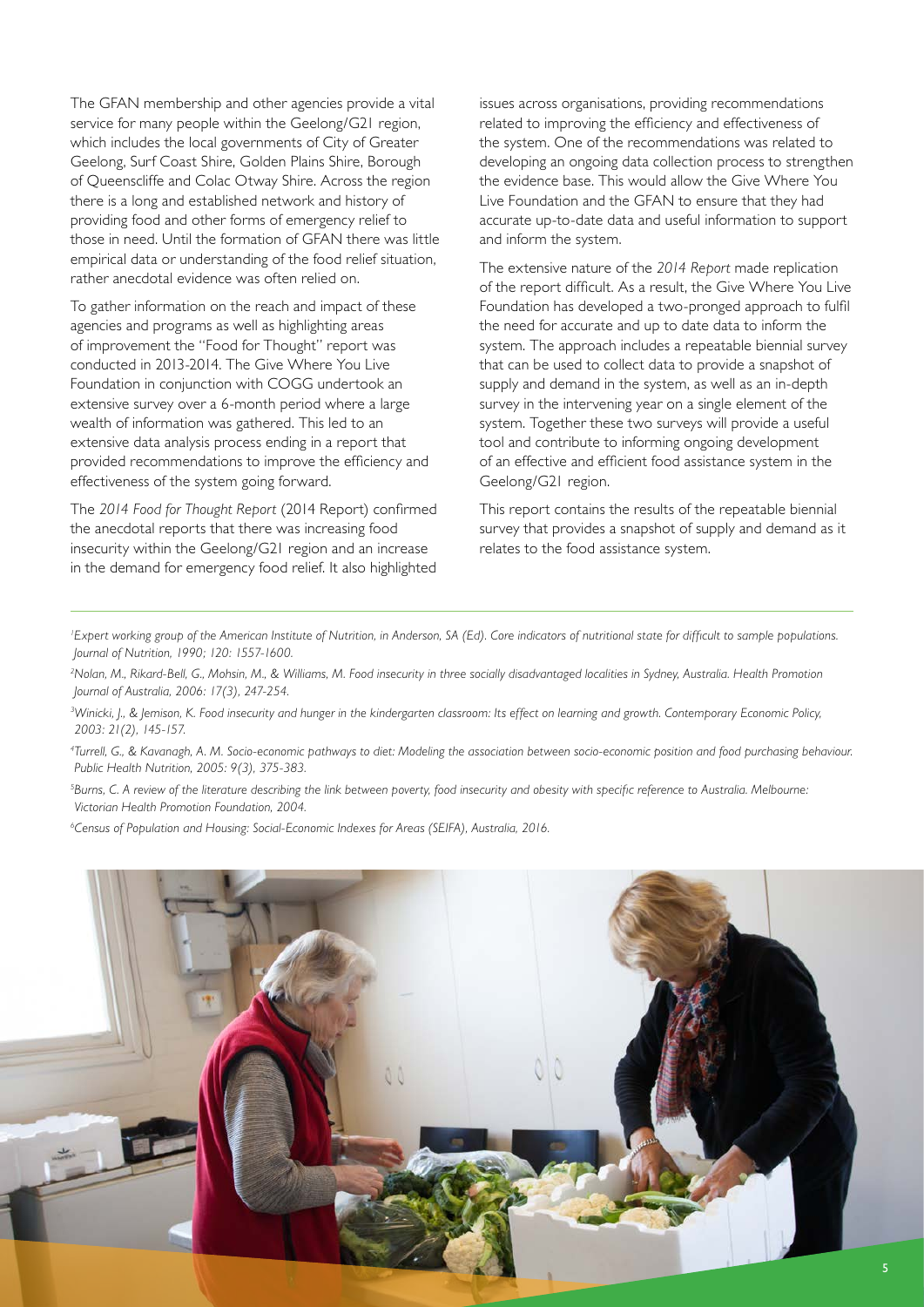

## **HOW WE COLLECTED INFORMATION**

**The current report is based on data that was collected over a three-week timeframe in September and October of 2017 via a survey of organisations that provide food assistance in the Geelong/G21 region.** 

The survey focused on collecting demographic and quantitative data on the provision of and demand for food assistance, as well as high level client demographics. The survey was sent to 56 agencies/organisations across the Geelong/G21 region known to the GFAN. Respondents could complete the survey online or print out and return a hard copy of the survey. 28 completed surveys were received within the timeframe. This gave the survey a response rate of 50%.

Some organisations acknowledged they were unable to complete the survey. In some cases, this was due to the timeframe, in others it was because organisations simply did not collect the data requested. It should also be noted that several of the organisations that completed surveys in 2014 are no longer operating or are now part of another organisation.

While this is a lower number of surveys received than in 2014, these 28 surveys did represent the work of 63 different organisations across the region as it relates to some elements of the data and as a result provides a significant (albeit conservative) picture of the work of the current food assistance system.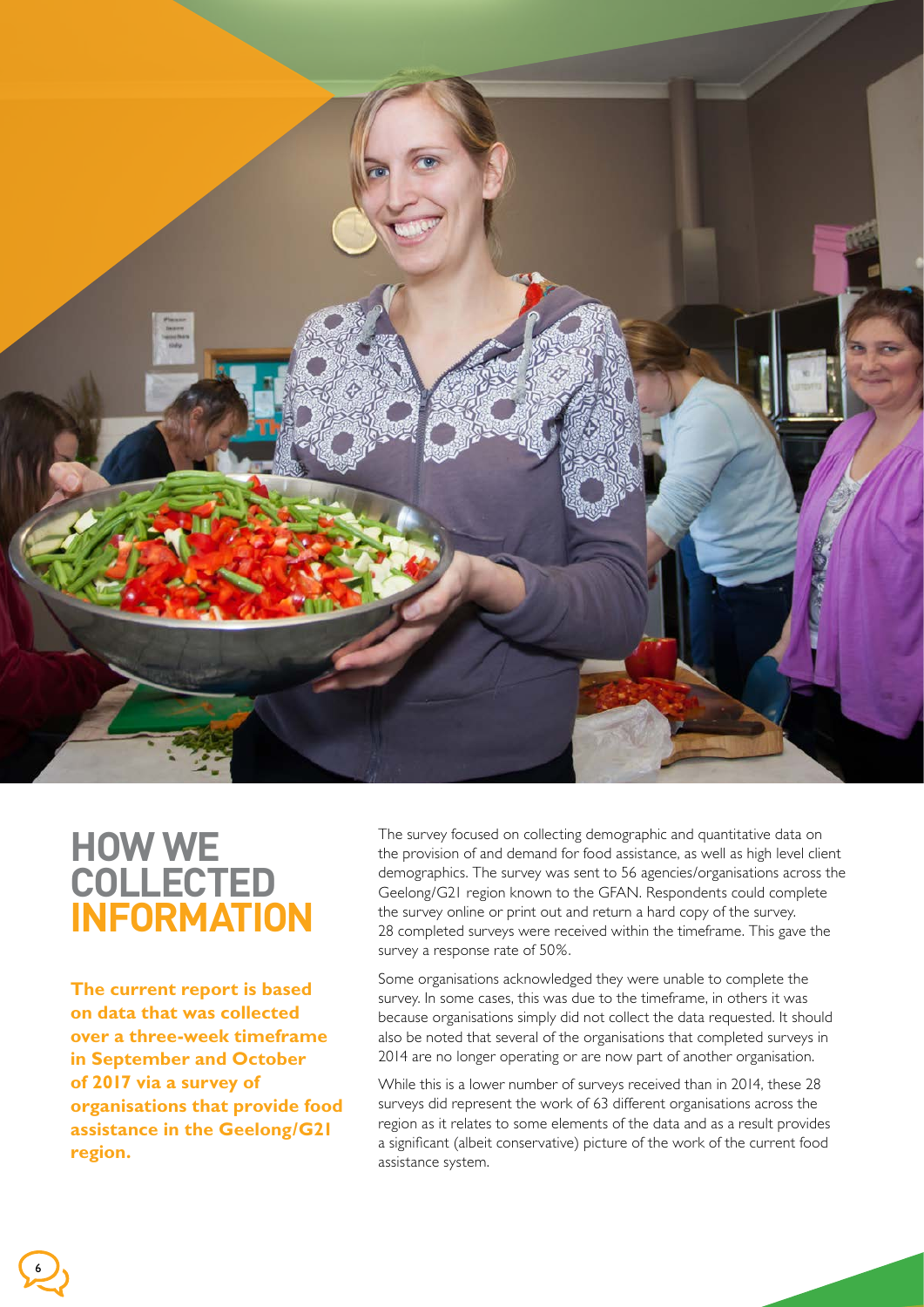# **A SNAPSHOT OF THE FOOD ASSISTANCE SYSTEM**



**ORGANISATIONS provide and distribute FOOD ASSISTANCE**

**46% OF ORGANISATIONS reported an increase of clients SEEKING FOOD ASSISTANCE in the previous 12 months**



**ALMOST HALF of those receiving assistance were FAMILIES with CHILDREN (includes single parents & couples with children)**

**50%** S **OF FOOD**

**required is being PURCHASED BY 40% OF ORGANISATIONS**

**VOLUNTEERS PROVIDE \$3.4M LABOURSUPPORT ANNUALLY AND 50% ARE OVER THE AGE OF 61**

 $\stackrel{m}{\leftrightarrow}$  (2)  $\stackrel{m}{\leftrightarrow}$ 



**drive the GREATEST VOLUME of food assistance** **FOR EVERY ONE PAID STAFF THERE ARE 4.5 VOLUNTEERS providing food assistance**

**78% OF ORGANISATIONS providing food assistance also refer clients to one or more COMPLIMENTARY SERVICES**

**AN ESTIMATED 717,883 MEALS A YEAR are provided by the food assistance system**

**= 2,000 MEALS A DAY**

**57% SEEKING FOOD ASSISTANCE WERE FEMALE** AND **MALE** 

**55% of organisations use MORE THAN ONE METHOD TO DELIVER FOODmost common methods being food parcels/boxes and fresh food**

**STORAGE CAPACITY OR LACK OF DONATIONS ARE BARRIERS TO PROVIDING ACCESS TO ALL FOOD TYPES**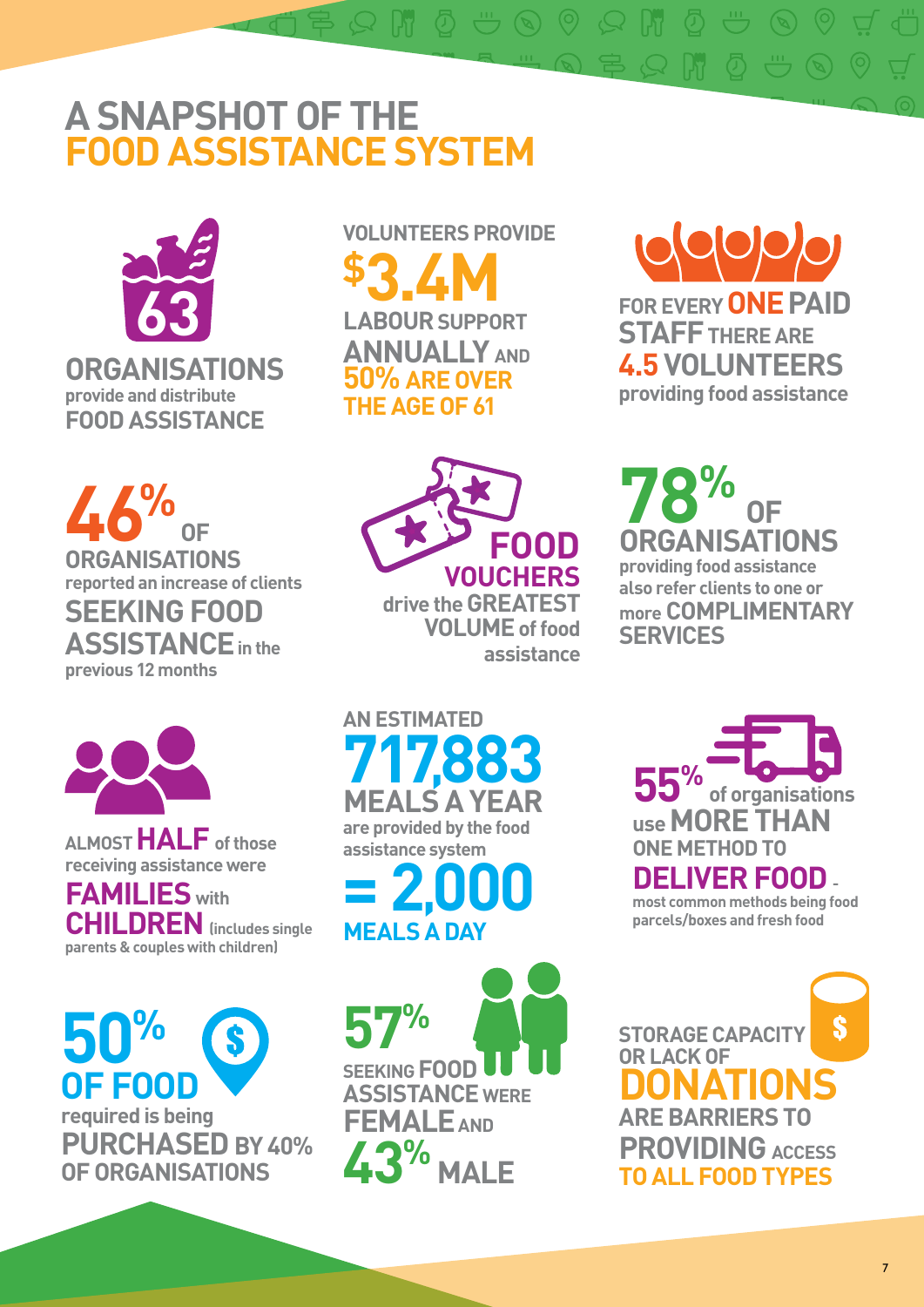## **WHAT WE HAVE LEARNED: ABOUT THE FOOD ASSISTANCE SYSTEM**

### **At least 63 organisations provide and distribute food assistance in the Geelong/G21 region.**

As noted in Figure 1 *(below)* the majority of food assistance programs are being run by organisations that identify themselves as welfare organisations or community organisations.

For some of these organisations food assistance is part of their primary mission, for others food assistance is a tool they use to assist them in supporting their clients as they deal with other issues (e.g. family violence, family breakdown, mental health, employment).

These organisations continue to deliver food assistance in a variety of ways, with more than half (55%) using more than one method of delivery. The most common methods as identified in Figure 2 *(below, right)* are food parcels/boxes and fresh food, followed by prepared meals consumed onsite. Other methods include food vouchers, prepared meals/takeaway and school-based food programs. It should be noted that while vouchers were only identified by 6 organisations as one of their methods of delivery, this method actually drives the greatest volume of food assistance in the region.

Local government **3%** Welfare organisation **36%** Other **7%** Religious organisation **14%** Educational organisation **4% Community** group **36%**

#### **FIGURE 1:** TYPES OF ORGANISATIONS PROVIDING FOOD ASSISTANCE (N=28)

Underlying the fact that food assistance is not just about food security, 78% of organisations noted that in addition to food assistance they also referred clients to one or more complimentary services. These referrals may be internal to other programs within their organisation or external to other organisations. While the most common services they made referrals to were financial counselling, mental health service providers and family support services other services they provided referrals to included medical/healthcare practitioners, addiction specialists, training/jobs support organisations, educational support services, accommodation support services, and family/domestic violence services.

The data collected indicates that at least 665 staff and volunteers are spending 2,510 hours a week on the delivery of food assistance. Figure 3 *(bottom)* notes the breakdown between staff and volunteers providing food assistance. Organisations identified 120 paid staff who were estimated to spend 473 hours a week delivering food assistance. In contrast organisations identified 545 volunteers who were estimated to spend 2,037 hours a week delivering food assistance. That means for every one staff, there are 4.5 volunteers providing food assistance.



### **FIGURE 2:** TYPES OF FOOD ASSISTANCE PROVIDED\* (N=28)

*\*Organisations could nominate more than one type of food assistance provided.*





supporting food assistance delivery

delivering food assistance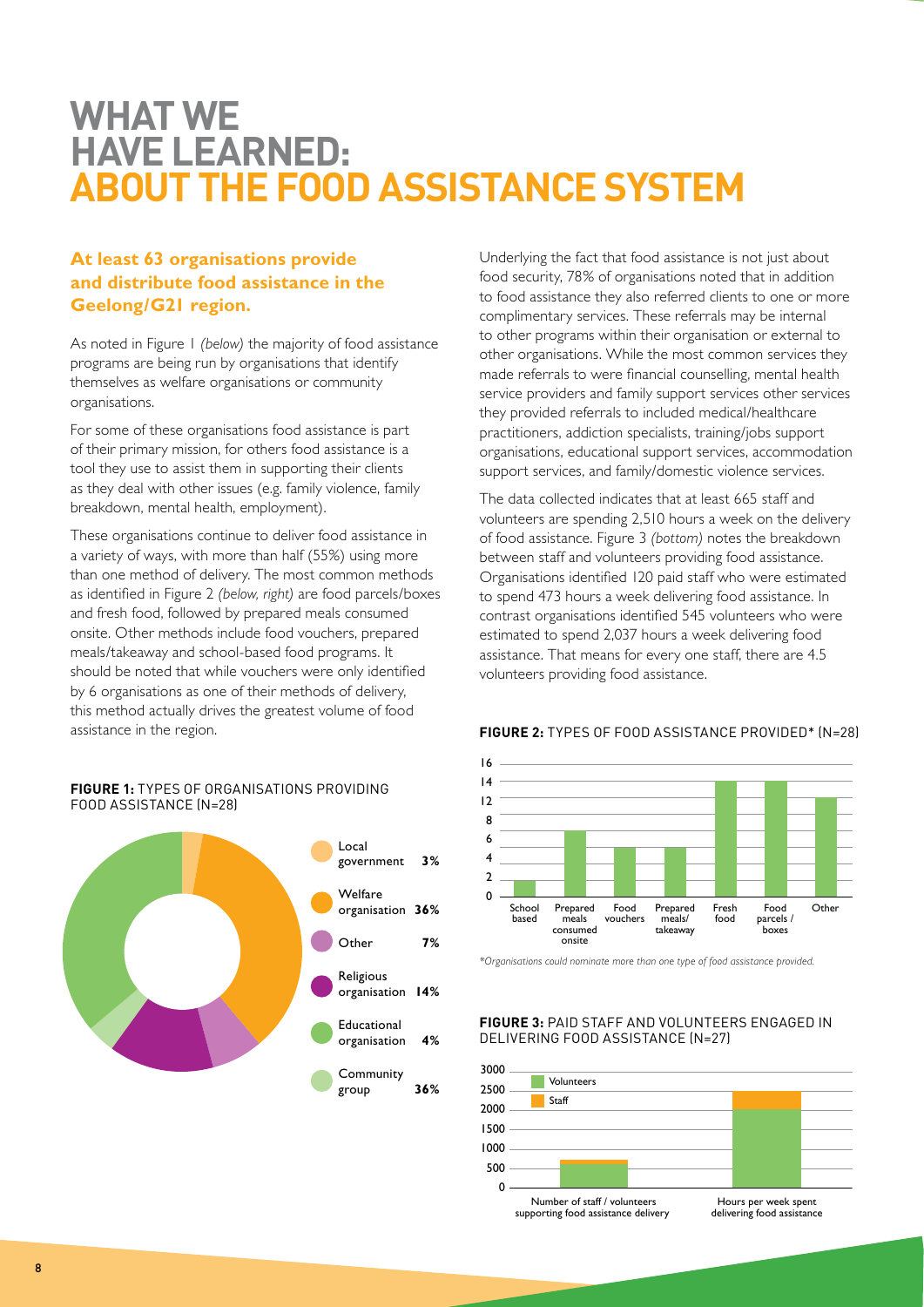**FIGURE 4:** AGE OF VOLUNTEERS ENGAGED IN PROVIDING FOOD ASSISTANCE (N=28)



**FIGURE 5:** CHANGE IN PERCENTANGE OF CLIENTS SEEKING FOOD ASSISTANCE COMPARED TO PREVIOUS 12 MONTHS (N=28)



Volunteer labour is an essential resource to the operation of the food assistance system. The estimated value of the volunteer hours provided weekly is \$72,327.<sup>7</sup> Annually the value of this volunteer labour is estimated at a staggering \$3,471,696.8

As noted in Figure 4 *(top)*, more than 50% of the volunteer base of the food assistance network is over the age of 61 and furthermore 72% of volunteers fill the three oldest age brackets. A third of the organisations rely mostly on volunteers over the age of 61 i.e. volunteers over the age of 61 make up 65% or more of these organisation's volunteer base.

The survey provided some insight into the number of meals these staff and volunteers provided in the previous 12 months. Considering some possible overlap of assistance, conservatively the number of meals provided into the region in the previous 12 months was 717,883. This number considers meals delivered through all methods of delivery (e.g. prepared meals, vouchers, food parcels, breakfast programs). This would suggest that on average 1,967 or just under 2,000 meals a day were provided by organisations in the Geelong/G21 region.

Demand has at least remained constant in the previous 12 months, for most organisations as noted in Figure 5 *(bottom)*. However, 46% of organisations did report an

**FIGURE 6:** BUSIEST MONTHS FOR FOOD ASSISTANCE (N=24)



**FIGURE 7:** TYPES OF FOOD ORGANISATIONS CAN OFFER (N=28)



increase of 5% or more in those seeking food assistance in the previous 12 months.

This demand is not consistent across the year. Organisations were asked to identify the two busiest months of the year for their food assistance program. As noted in Figure 6 *(top)* the three busiest months for food assistance were February, November and December. This aligns with the start of the new school year and Christmas. Both events have been identified anecdotally as pressure points for those already on the line financially.

As noted in Figure 7 *(bottom)* the majority of organisations were able to always or mostly offer access to cereal and grains (88%), fresh vegetables and fruit (72%) and processed and prepared food (70%). More organisations found it challenging to consistently offer meat and other proteins (48%) and dairy (44%). In explaining why they could not offer some food types consistently, most organisations answered storage capacity or lack of donations.

In terms of food donations, it is generally assumed that most of the food provided in the system is sourced via donations. However, 40% of the organisations indicated that they purchase 50% or more of the food they require to provide food assistance.

*7 The hourly value placed on volunteering varies from \$41.72 (https://www.fundingcentre.com.au/grant/help)) to \$30.30 (https://good360.org.au/value-volunteers-grant-applications/). The rate used here is \$34.89 (this figure is based on the projected gross opportunity cost wage rates for volunteers based on Australian Bureau of Statistics Unpaid Work and the Australian Economy 2000 for 2016 (http://volunteeringvictoria.org.au/wp-content/uploads/2016/08/Facts-Stats-10-Jan-2018.pdf )*

*8 This figure was calculated using the weekly value of volunteer hours of \$72,327 and is based on a 48-week work year.*  $\frac{1}{8}$  and the calculated daily and health rate of following the political space of the best of the method is independent.

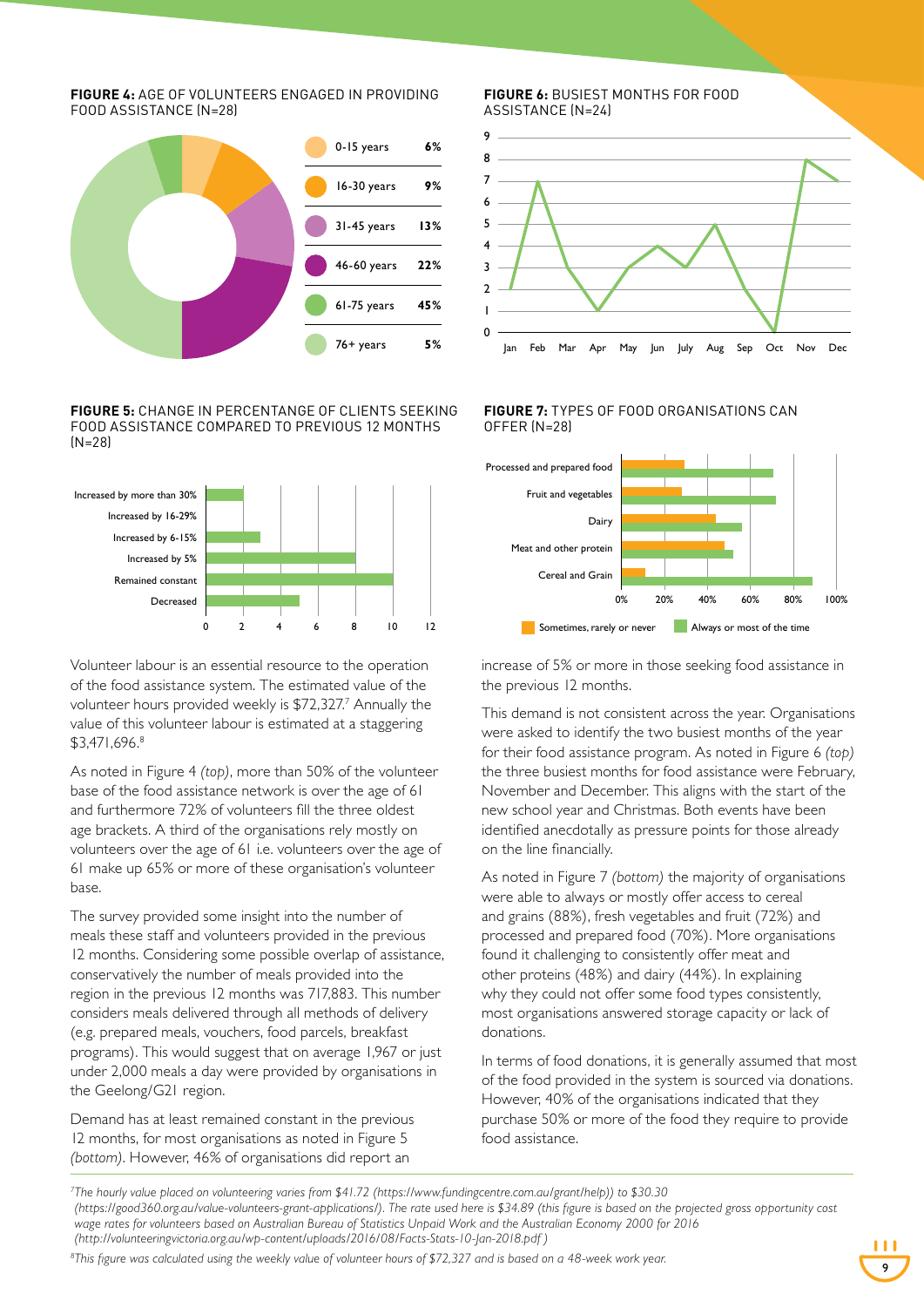

### **WHAT WE HAVE LEARNED: ABOUT WHO USES THE SYSTEM**

### **As noted in Figure 8** *(top)* **of the clients receiving food assistance during the previous 12 months 57% were female and 43% were male.**

The ages of those receiving assistance is quite dispersed. As noted in Figure 9 *(middle)* those at the older end receive less assistance, while those aged under 30 represent the largest age group (35%) with those aged 15 and under representing about half (17%) of that total.

Family types receiving food assistance is also instructive. While individuals seem to make up the single largest family type receiving assistance (43%), as noted in Figure 10 *(bottom)* people with children (single parent families and couples with children) actually make up the largest family type receiving assistance (45%). Of families receiving assistance 60% of these are single parent families.

**FIGURE 8:** GENDER OF THOSE RECEIVING FOOD ASSISTANCE (N=28)



#### **FIGURE 9:** AGE OF THOSE RECEIVING FOOD ASSISTANCE (N=28)



#### **FIGURE 10:** FAMILY TYPES RECEIVING FOOD ASSISTANCE (N=28)

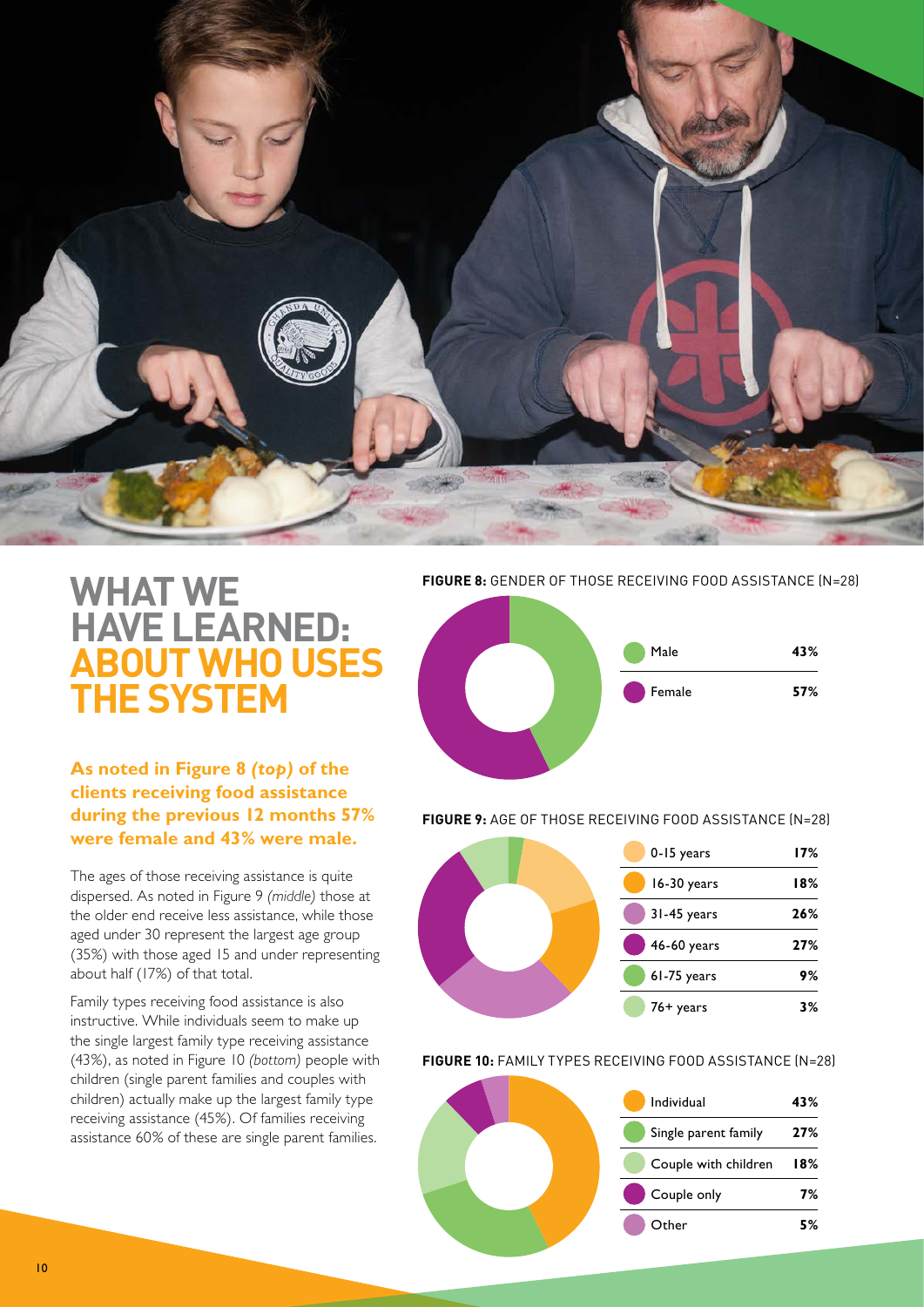# **THE RESULTS IN CONTEXT**

**While the** *2014 Food for Thought Report*  **(2014 Report) and this report are not directly comparable due to different methodologies, much of what we know about the food assistance system has remained consistent with the** *2014 Report***:**

- While some organisations have come and others have gone, the number of organisations in the system has remained relatively the same.
- The system is still heavily reliant on volunteers to operate, and has an aging volunteer base.
- Some food types are still difficult to access (meat and other proteins and dairy).
- Capacity to store food is still an issue.
- Many organisations still purchase a significant amount of food to be able to provide assistance to those in need.
- The system has continued to experience an increase in need.

The last statement is perhaps the most disconcerting and requires a bit more insight as neither the *2014 Report* nor this report directly cite the number of people receiving food assistance. Measuring the number of people receiving food assistance accurately is challenging due to possible duplication i.e. the same person/family receiving food assistance from the same organisation or multiple organisations multiple times. Anecdotally this is known to be true. As a result, in both the *2014 Report* and this report the number of meals provided has been used as a proxy for understanding the increase in need.

In the *2014 Report* it was estimated that 368,732 meals were provided annually.<sup>9</sup> In this report the estimated number of meals provided annually is 717,883. This almost doubling of meals provided certainly suggests there has been an increase in need. It is important however, to note that there are some differences in how the two numbers were estimated. In the *2014 Report* the number was based on a Data Collection Census Week and then extrapolated. For this report organisations were asked in a survey for the number of meals they provided in the previous 12 months.

The *2014 Report* methodology assumed that the Census week was an average week - this may not have been the case. The *2014 Report* methodology also did not explicitly take into account organisations that provided vouchers or other multi-meal methods of food assistance. This report methodology did. As a result, the increase from 2014 is probably not as extreme as it seems because the 2014 estimate was low. However, these differences in methodology cannot be expected to account for such a large difference, as a result it would be reasonable to assume that there has been an increase in need.

Other data in the *2017 Report* also supports there has been an increase in need. In Figure 5 *(page 9)*, 46% of organisations reported an increase of 5% or more in those seeking food assistance on the previous year.

This increase in need is also consistent with data from other sources. The *Foodbank Hunger Report 2017* found that that there was a 10% increase in individuals seeking food assistance from charities in the last 12 months.<sup>10</sup> This report also found that food insecurity is more likely to occur outside of capital cities (25%) and in single parent families  $(44%)$ <sup> $\parallel$ </sup>, which is consistent with our findings.

Finally looking at trends related to food insecurity can also be instructive. The *Victorian Health Population Survey* has collected data related to food insecurity over the last 10 years. As noted in Figure 11 *(below)* the trend line for Geelong (which is home to the majority of the region's population) shows an upward trend since 2008 related to the percentage of people experiencing food insecurity.<sup>12</sup> This trend would again support the conclusion that the need for food assistance is growing.

#### **FIGURE 11:** PERCENTAGE OF PEOPLE THAT HAD RUN OUT OF FOOD AT ANY TIME DURING THE PREVIOUS YEAR



*9 Food for Thought: A Needs Assessment of Food Assistance in the Geelong Region, Victoria October 2014, p. 8.*

*10Foodbank Hunger Report 2017, p 7.*

*11Foodbank Hunger Report 2017, p 7.*

*12Victorian Population Health Survey 2008, Victorian Population Health Survey 2011 and Victorian Population Health Survey 2014. In: Victorian Health Information Surveillance System, Victorian Health Population Survey Interactive Reports.*